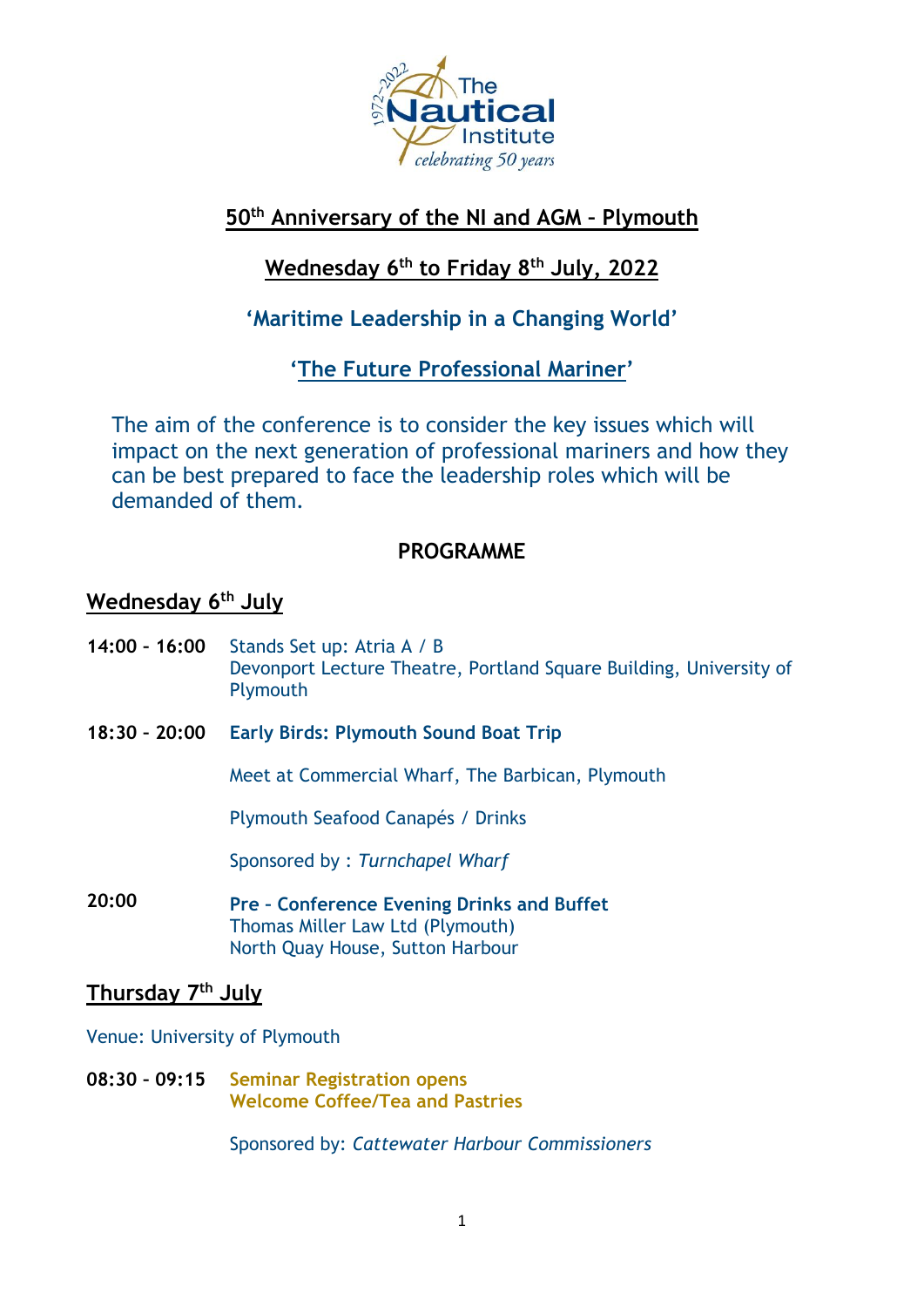

# **Opening Session**

| 09:00                      | Lord Mayor of Plymouth and invited guests arrive                                                                                                                   |
|----------------------------|--------------------------------------------------------------------------------------------------------------------------------------------------------------------|
|                            | 09:15 - 09:20 South West of England Branch: Welcome to Delegates<br>Captain Richard Allan, Chairman, The Nautical Institute South West of<br><b>England Branch</b> |
| 09:20 - 09:30              | <b>Platinum Sponsor Welcome</b><br>Nicholas Bourque<br>Chief Strategy Officer, OneOcean                                                                            |
| 09:30 - 09:35              | 'The Beginning of an Adventure: The NI and Plymouth'<br>Paul G Wright, Vice Chairman, The Nautical Institute South West of<br><b>England Branch</b>                |
| 09:35 - 09:45              | <b>Opening Address</b><br>President of The Nautical Institute<br>Jillian Carson - Jackson                                                                          |
| 09:45 - 10:15              | <b>Keynote Address</b><br>'The Future Professional Mariner'<br>Richard Clayton, Chief Correspondent, Lloyds List                                                   |
| 10:15 - 10:45 Coffee Break |                                                                                                                                                                    |
|                            | Sponsored by: Cattewater Harbour Commissioners                                                                                                                     |
| 10:45 - 13:00              |                                                                                                                                                                    |

# **The Marine Environment: Challenges for the Future Professional Mariner**

| Chair       | <b>Peter Hinchliffe OBE FNI</b><br>Chairman Executive Board, The Nautical Institute<br>Former Secretary General, International Chamber of Shipping        |
|-------------|-----------------------------------------------------------------------------------------------------------------------------------------------------------|
| 10:45-11:05 | <b>Zero Emission Shipping: Impact on Maritime Operations</b><br><b>Captain Jeff Parfitt FNI</b><br>Head of Safety and Environment, The Nautical Institute |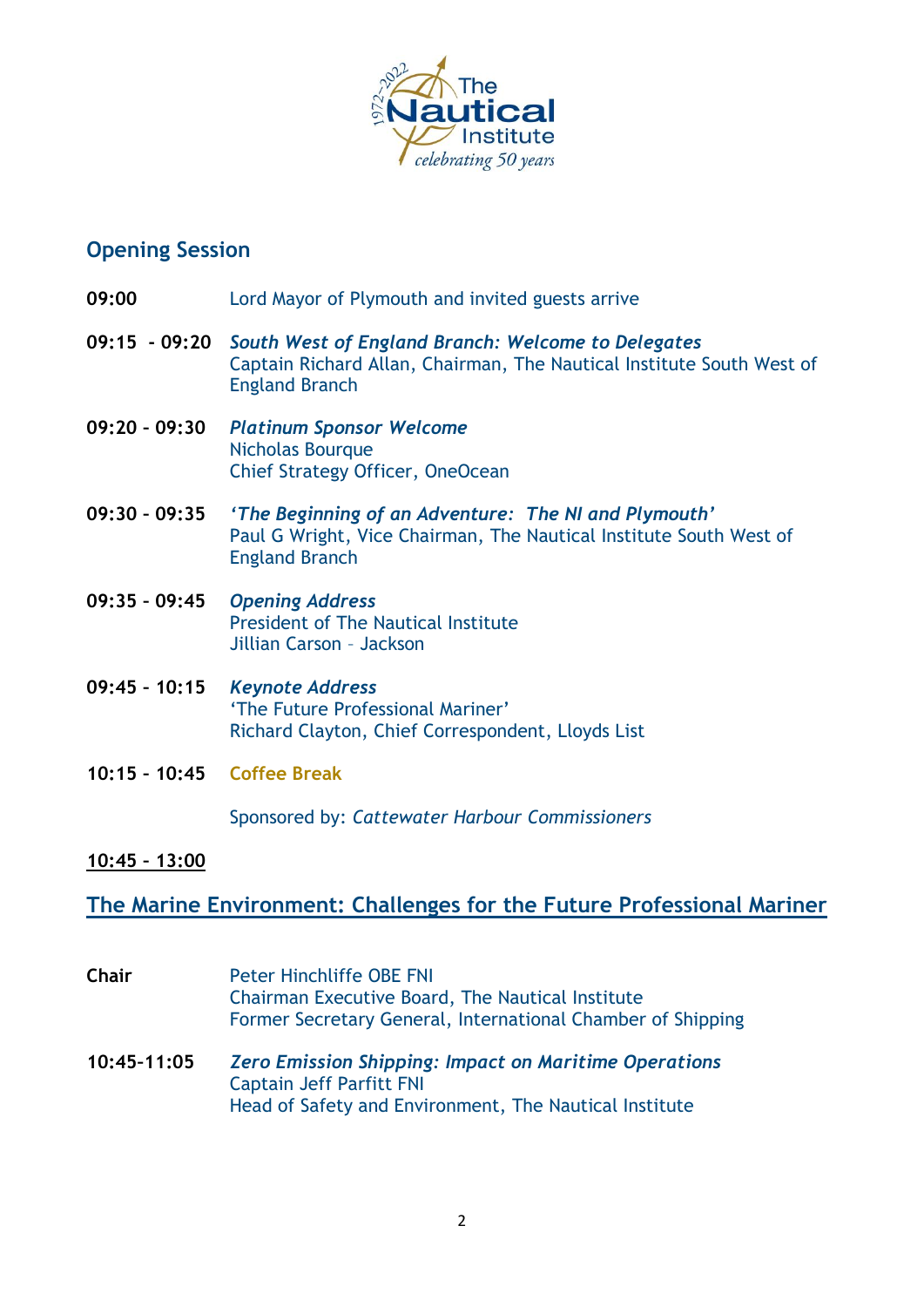

- **11:05 -11:25** *Marine Litter: Are there Solutions to the Problem?* Professor Richard Thompson OBE Director, Marine Institute University of Plymouth
- **11:25 –11:45** *Operationalising Compliance to meet the Decarbonisation Challenge* Nicholas Bourque Chief Strategy Officer, OneOcean
- **11:45 –12:05** *Maritime Operations in a Changing World*  Gareth Farquhar Product Owner, BP Trading and Shipping
- **12:05 -12:25 Panel Discussion**
- **12:30 – 13:45 Buffet Lunch**

Sponsored by: *Carnival Corporation*

#### **Session 2 14:15 – 16:30**

#### **New Technologies: Challenges Facing the Future Professional Mariner**

| <b>Chair</b>    | <b>Captain Nick Nash FNI</b><br>Commodore, Carnival Cruises/ past President of The Nautical Institute<br><b>Carnival Corporation</b> |
|-----------------|--------------------------------------------------------------------------------------------------------------------------------------|
| 14:15 -14:40    | <b>New Technologies in Shipping</b><br>Speaker tbc<br><b>Babcock International</b>                                                   |
| 14:40 - 15:05   | Autonomous Ships - MAS Mayflower 400 - Its Future Impact<br><b>Brett Phaneuf Chief Executive</b><br><b>M Subs Limited</b>            |
|                 | 15:05 - 15:35 Afternoon - Devon Cream Tea                                                                                            |
|                 | Sponsored by: Cattewater Harbour Commissioners                                                                                       |
| $15:35 - 15:55$ | <b>Digitalization of Vessel Voyages</b><br><b>Neil Bennett</b><br>Sales Director Americas, Wärtsilä Voyage                           |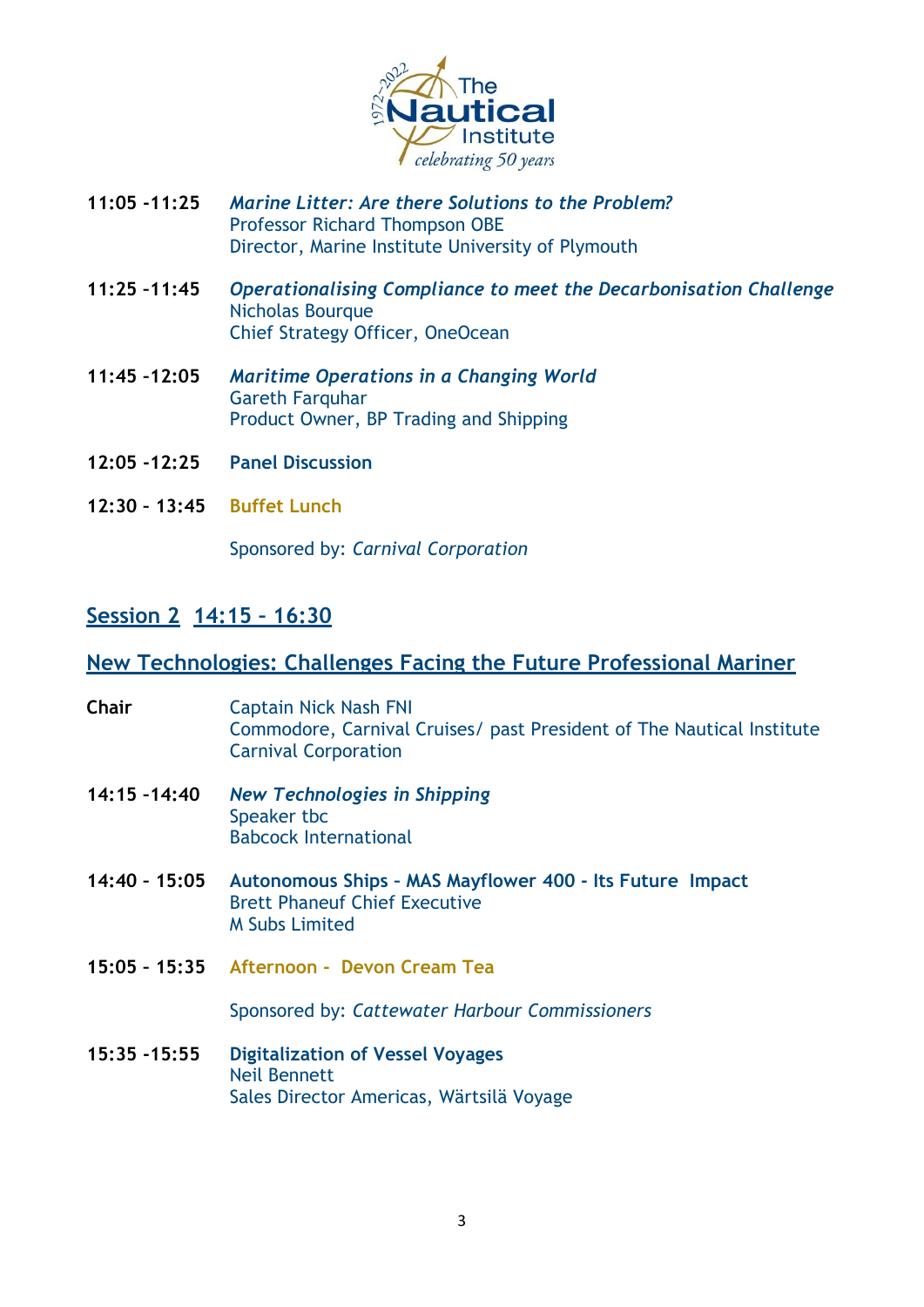

- **15:55 –16:15** *The Practicalities of Effective Maritime Cyber Risk Mitigation* Professor Kevin Jones Cyber Ship Lab, University of Plymouth
- **16:15 –16:35 Panel discussion**

#### **16:40 – 17:40 The Nautical Institute Annual General Meeting 2022**

AGM Agenda to be announced

Captain John Lloyd FNI, Chief Executive Officer, The Nautical Institute

Jillian Carson-Jackson FNI, Outgoing President, The Nautical Institute

Captain Andre LeGoubin FNI, Incoming President, The Nautical Institute

17:40 **AGM** Ends

## **GOLDEN CELEBRATION DINNER**

 *(see Celebration Menu for details of Running Order)*

Venue: The Box

**19:00 -20:00 Golden Celebration Reception** Sponsored by: *Plymouth Gin*

#### **The Philharmonic Quartet**

*During the Reception and following the Dinner there will be an opportunity for Dinner guests to view the galleries of The Box associated with the City and Port of Plymouth.*

- **19:50 Call to Dinner** Royal Marine Drummers
- **20:00 -23:30 Golden Celebration Dinner** After Dinner Speaker Rear Admiral Chris Parry Quelle Surprise

Table Wine sponsored by: *MLA College*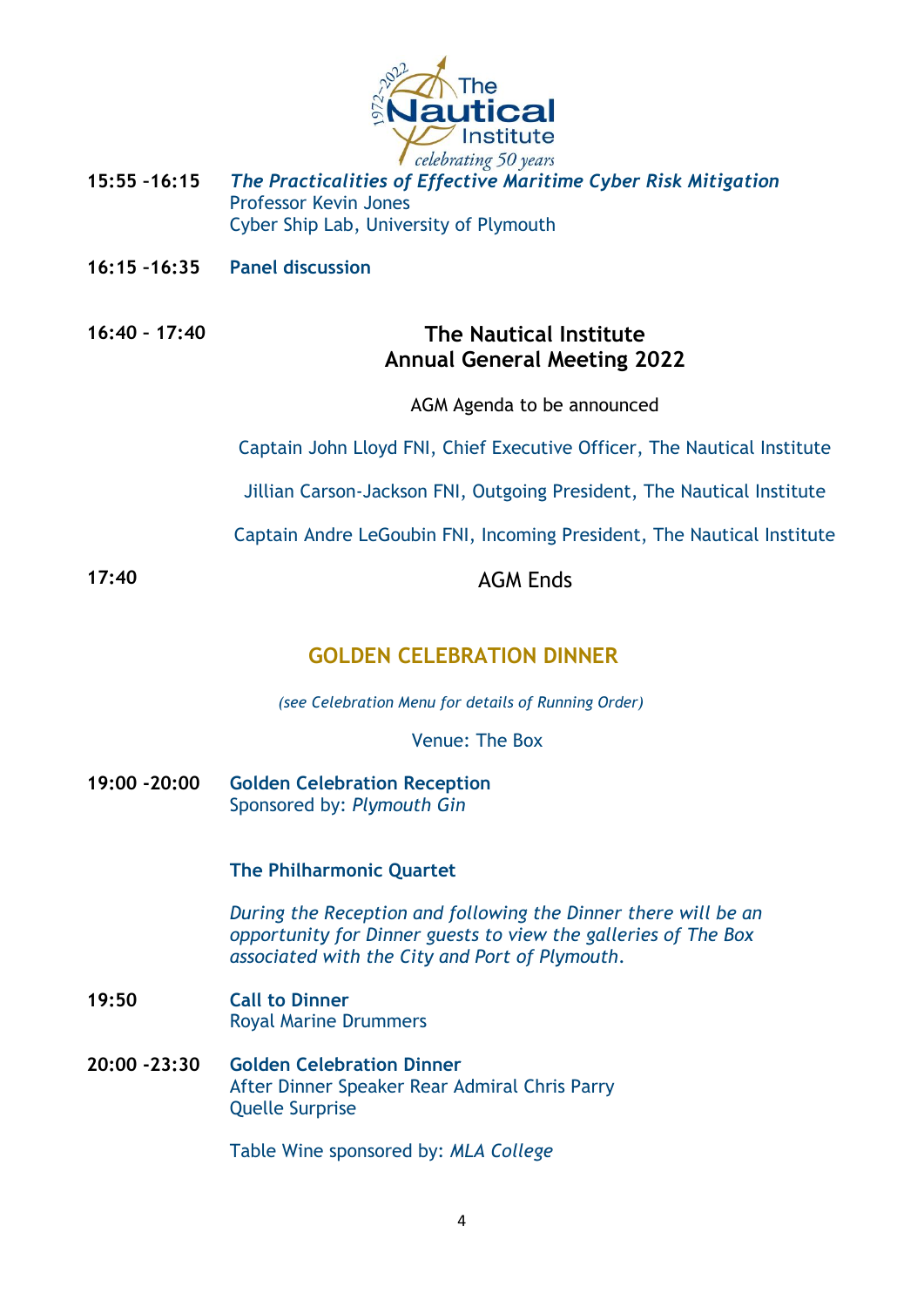

**23:30 Carriages**

## **Friday 8th July**

Venue: University of Plymouth

**08:30 – 09:30 'Start the Day' Coffee / Tea and Pastries**

Sponsored by: *Boskalis Westminster*

## **Session 3 09:30 – 13:00**

# **Future Professional Mariners: Meeting the Training and Education Need**

| Chair:          | <b>Jillian Carson-Jackson FNI</b><br>Immediate Past President, The Nautical Institute                                                                                       |
|-----------------|-----------------------------------------------------------------------------------------------------------------------------------------------------------------------------|
| $09:30 - 09:55$ | Societal issues and the Recruitment of Future Mariners<br><b>Brian Johnson</b><br>CEO, Maritime and Coastguard Agency                                                       |
| $09:55 - 10:20$ | <b>Competencies and Training Needs: A Managers Perspective</b><br>Captain Himanshu Chopra<br>Managing Director, Anglo-Eastern (UK) Ltd.                                     |
| $10:20 - 10:45$ | <b>Future Challenges for Maritime Educational Providers</b><br>Dr John Chudley<br><b>Rector, MLA College</b>                                                                |
| $10:45 - 11:10$ | Learning From Each Other. Merchant Navy and Royal Navy<br><b>Captain Sarah Oakley RN</b><br>Britannia Royal Naval College Dartmouth                                         |
| $11:10 - 11:40$ | <b>Morning Coffee</b>                                                                                                                                                       |
|                 | Sponsored by: Boskalis Westminster                                                                                                                                          |
| $11:40 - 12:15$ | Leadership and Risk Assessment in an Automated Environment<br>Petar Modev, Head of Ship Inspections, UK P&I Club<br>Mike Yarwood, Managing Director Loss Prevention TT Club |
| $12:15 - 12:35$ | <b>Panel Discussion</b>                                                                                                                                                     |